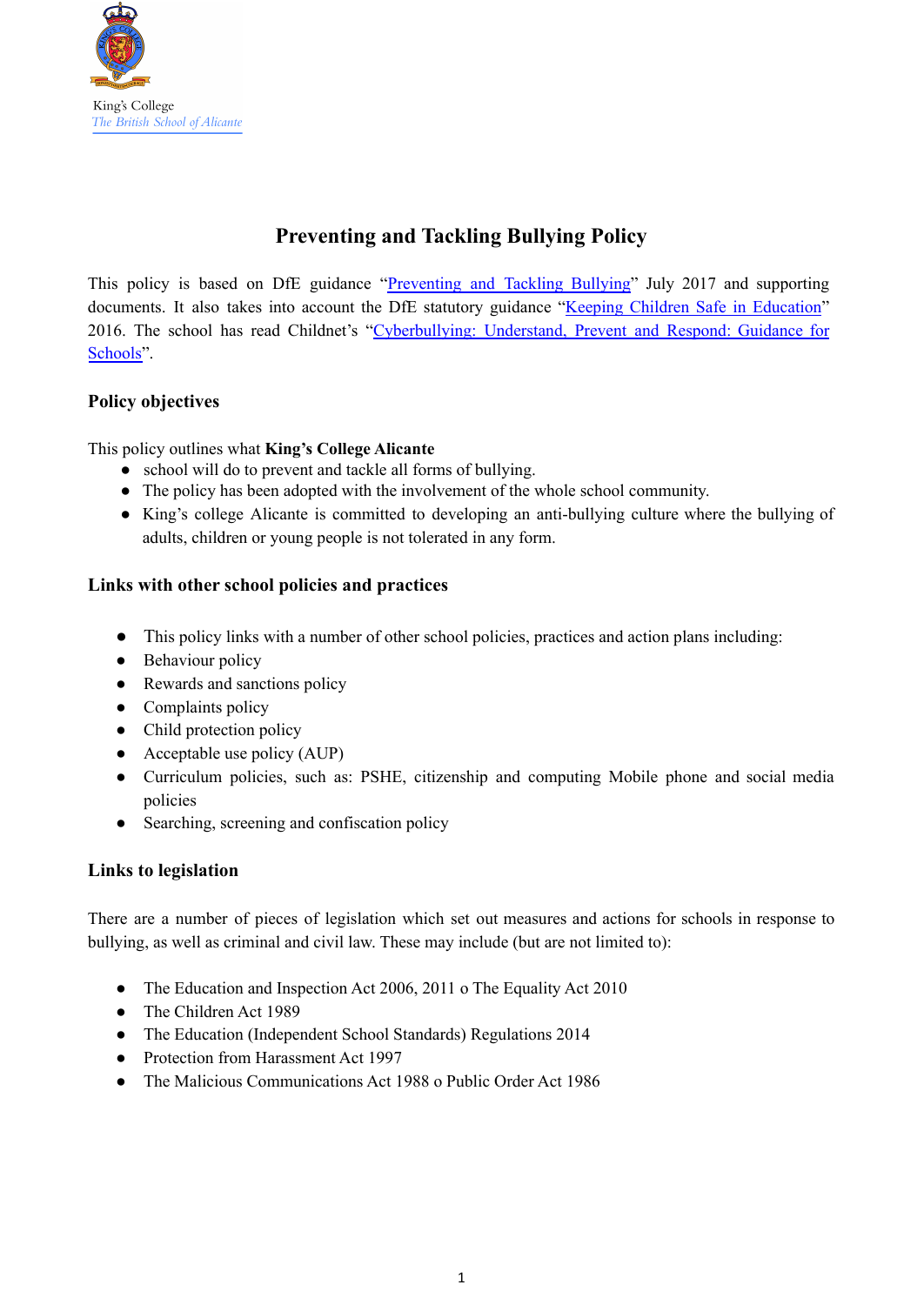

## **Responsibilities**

It is the responsibility of:

- The Executive Headteacher to communicate this policy to the school community, to ensure that disciplinary measures are applied fairly, consistently and reasonably, and that a member of the senior leadership team has been identified to take overall responsibility.
- School Governors to take a lead role in monitoring and reviewing this policy.
- All staff, including: governors, senior leadership, teaching and non-teaching staff, to support, uphold and implement this policy accordingly.
- Parents to support their children and work in partnership with the school.
- Pupils to abide by the policy.

## **Definition of bullying**

- Bullying is "behaviour by an individual or a group, **repeated over time** that intentionally hurts another individual either physically or emotionally". (DfE "Preventing and Tackling Bullying", July 2017).
- Bullying can include: name calling, taunting, mocking, making offensive comments; kicking; hitting; taking belongings; producing offensive graffiti; gossiping; excluding people from groups and spreading hurtful and untruthful rumours.
- This includes the same unacceptable behaviours expressed online, sometimes called online or cyberbullying. This can include: sending offensive, upsetting and inappropriate messages by phone, text, instant messenger, through gaming, websites, social media sites and apps, and sending offensive or degrading photos or videos.
- Bullying can be a form of peer on peer abuse and can be emotionally abusive; it can cause severe and adverse effects on children's emotional development.

## **Forms of bullying covered by this policy**

- Bullying can happen to anyone. This policy covers all types of bullying including.
- Bullying related to race, religion, nationality or culture.
- Bullying related to SEND (Special Educational Needs or Disability).
- Bullying related to appearance or physical/mental health conditions.
- Bullying related to sexual orientation (homophobic bullying).
- Bullying of young carers or otherwise related to home circumstances.
- Sexist, sexual and transphobic bullying.
- Bullying via technology, known as online or cyberbullying

## **School ethos**

King's College Alicante recognises that bullying, especially if left unaddressed can have a devastating effect on individuals; it can create a barrier to learning and have serious consequences for mental wellbeing. By effectively preventing and tackling bullying, our schools can help to create safe, disciplined environment, where pupils are able to learn and fulfil their potential.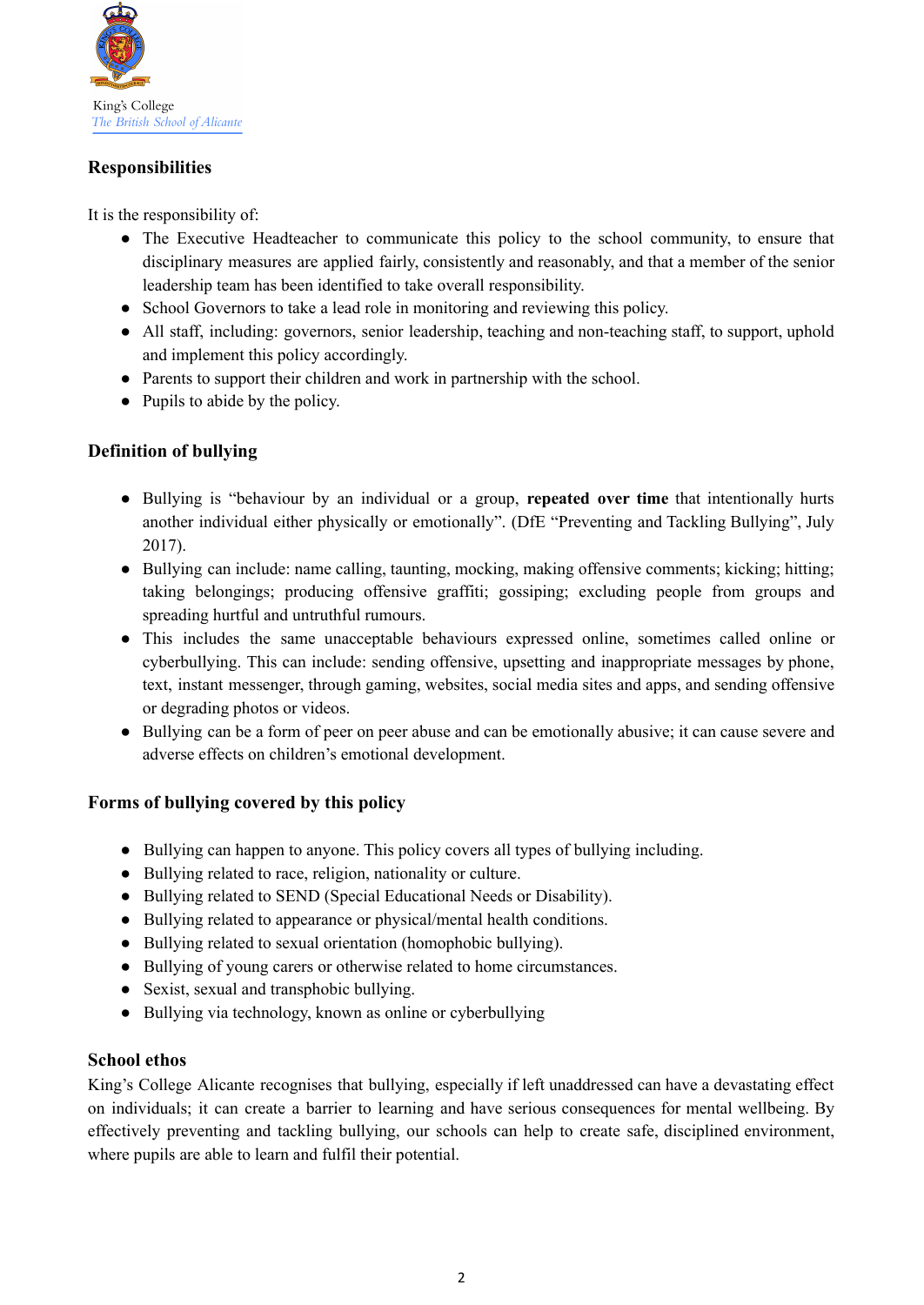

#### **Our school:**

- Monitors and reviews our anti-bullying policy and practice on a regular basis.
- Supports staff to promote positive relationships, to help prevent bullying.
- Recognises that some members of our community may be more vulnerable to bullying and its impact than others; being aware of this will help us to develop effective strategies to prevent bullying from happening and provide appropriate support, if required.
- Will intervene by identifying and tackling bullying behaviour appropriately and promptly.
- Ensures our pupils are aware that bullying concerns will be dealt with sensitively and effectively; that everyone should feel safe to learn and abide by the anti-bullying policy.
- Requires all members of the community to work with the school to uphold the anti-bullying policy.
- Reports back to parents/carers regarding concerns on bullying, dealing promptly with complaints.
- Seeks to learn from good anti-bullying practice elsewhere.
- Utilises support from the Local Safeguarding Authorities and other relevant organisations when appropriate.

## **Responding to bullying**

The following steps may be taken when dealing with all incidents of bullying reported to the school:

- If bullying is suspected or reported, the incident will be dealt with immediately by the member of staff who has been approached or witnessed the concern.
- The school will provide appropriate support for the person being bullied making sure they are not at risk of immediate harm and will involve them in any decision-making, as appropriate.
- The Head of Primary or Head of Secondary will interview the individual involved. This may be delegated to another member of the team but will always be recorded on MyConcern
- The designated safeguarding lead will be informed of all bullying issues where there are safeguarding concerns.
- The school will inform other staff members, and parents/ carers, where appropriate.
- Sanctions (as identified within the school behaviour policy and or Rewards and Sanctions Policy) and support for individuals will be implemented, in consultation with all parties concerned.
- If necessary, other agencies may be consulted or involved, such as: the police (if a criminal offence has been committed) or other local safeguarding services (if a child is felt to be at risk of significant harm).
- Where the bullying takes place off school site or outside of normal school hours (including cyberbullying), the school will ensure that the concern is fully investigated. Appropriate action will be taken, including providing support and implementing sanctions in school in accordance with the school's behaviour policy.
- A clear and precise account of the incident will be recorded by the school in accordance with existing procedures. This will include recording appropriate details regarding decisions and action taken.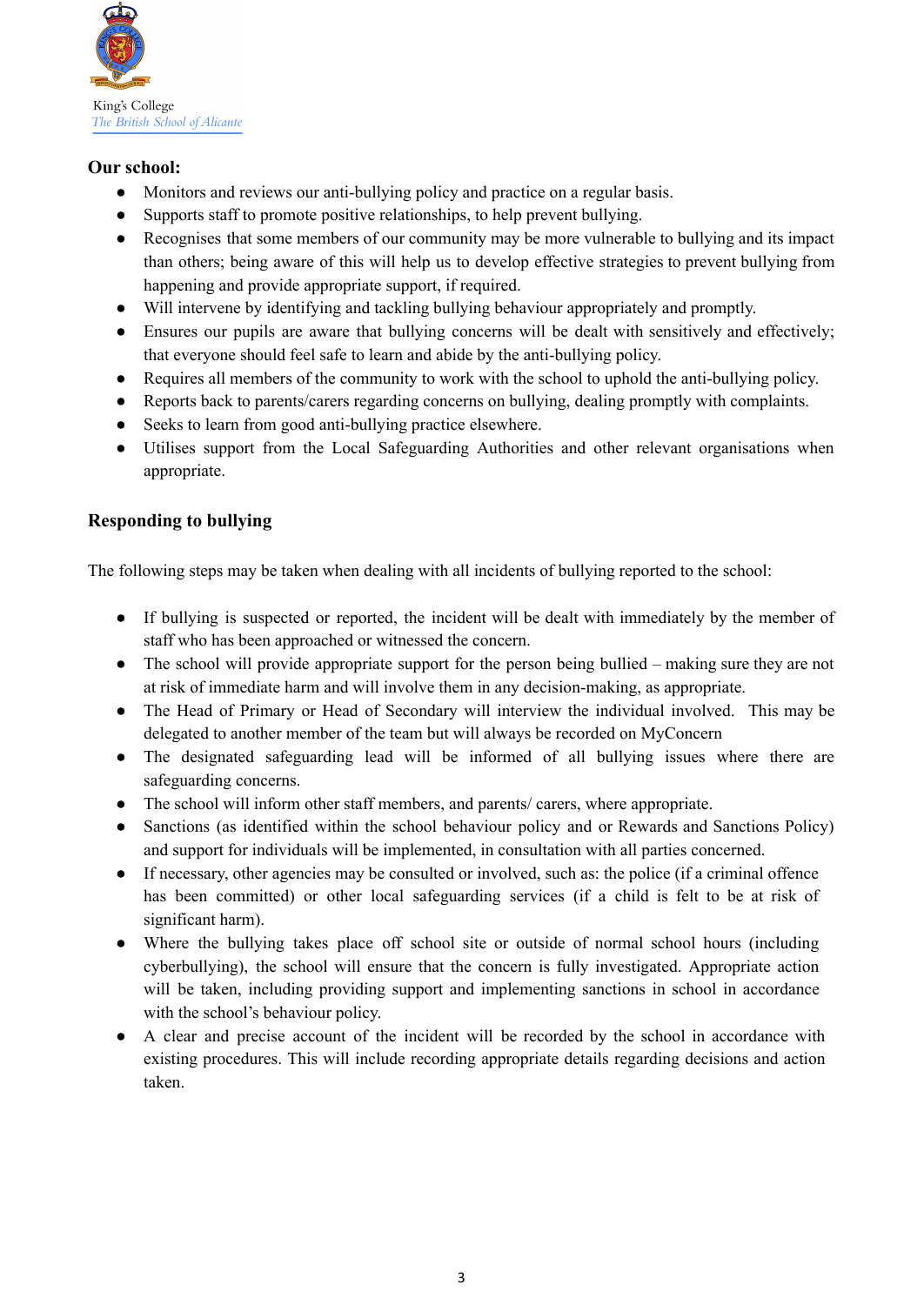

# **Cyberbullying**

When responding to cyberbullying concerns, the school will:

- Act as soon as an incident has been reported or identified.
- Provide appropriate support for the person who has been cyberbullied and work with the person who has carried out the bullying to ensure that it does not happen again.
- Encourage the person being bullied to keep any evidence (screenshots) of the bullying activity to assist any investigation.
- Take all available steps where possible to identify the person responsible.

This may include:

- o looking at use of the school systems;
- o identifying and interviewing possible witnesses;
- <sup>o</sup> Contacting the IT department and online service provider and the police, if necessary.
- <sup>o</sup> Work with the individuals and online service providers to prevent the incident from spreading and assist in removing offensive or upsetting material from circulation.

This may include:

- o Support reports to a service provider to remove content if those involved are unable to be identified or if those involved refuse to or are unable to delete content.
- Confiscating and searching pupils' electronic devices, such as mobile phones, in accordance with the law of the country and also the school searching and confiscation policy.
- <sup>o</sup> Requesting the deletion of locally-held content and content posted online if they contravene school behavioural policies.
- Ensure that sanctions are applied to the person responsible for the cyberbullying; the school will take steps to change the attitude and behaviour of the bully, as well as ensuring access to any additional help that they may need.
- Inform the police if a criminal offence has been committed.
- Provide information to staff and pupils regarding steps they can take to protect themselves online. This may include:
	- <sup>o</sup> Advising those targeted not to retaliate or reply:
	- <sup>o</sup> Providing advice on blocking or removing people from contact lists:
	- <sup>o</sup> Helping those involved to think carefully about what private information they may have in the public domain.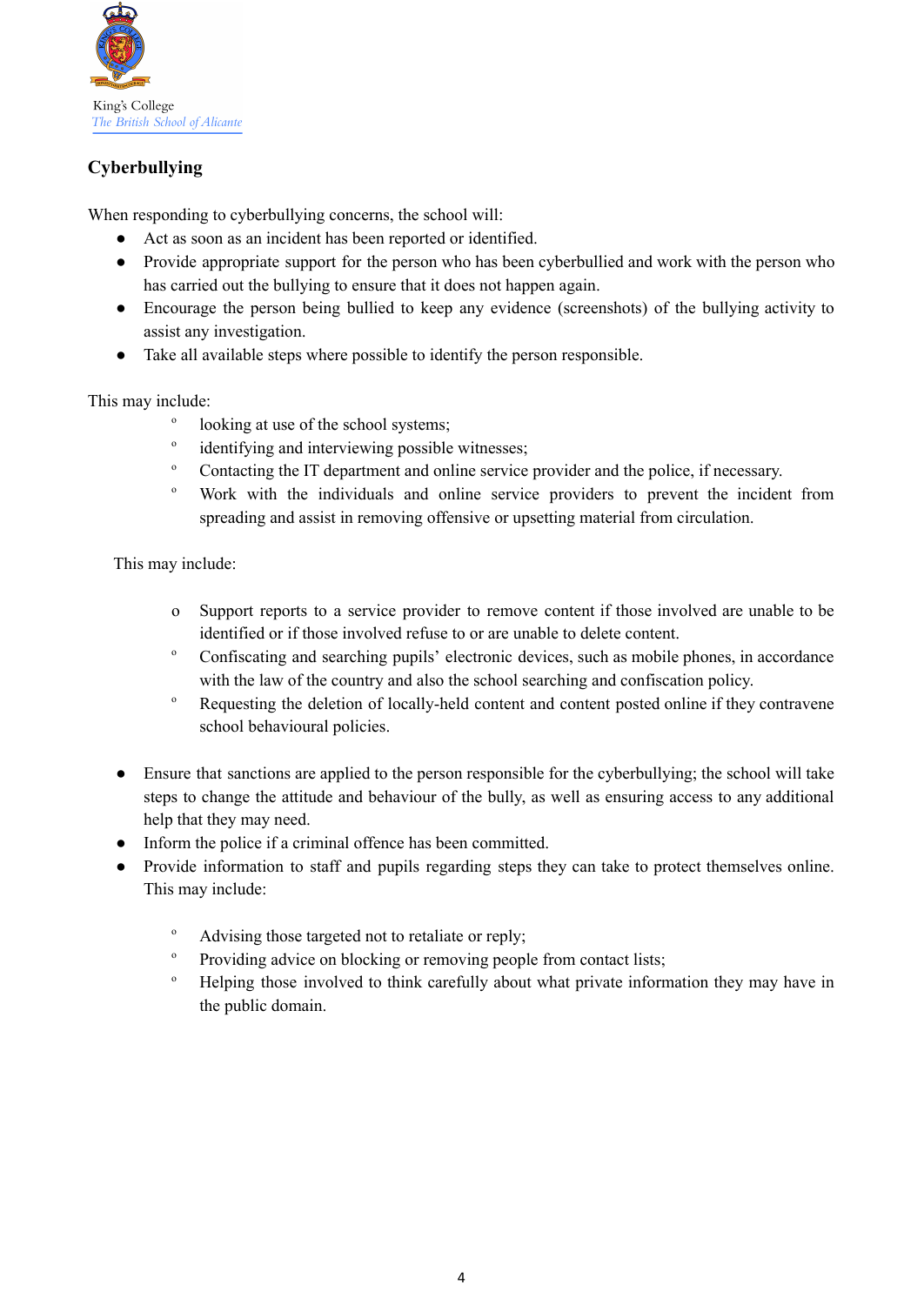

# *Supporting pupils*

## **▪** *Pupils who have been bullied will be supported by:*

- Reassuring the pupil and providing continuous support.
- Offering an immediate opportunity to discuss the experience with their teacher, the designated safeguarding lead, or a member of staff of their choice.
- Being advised to keep a record of the bullying as evidence and discuss how to respond to concerns and build resilience as appropriate.
- Working towards restoring self-esteem and confidence.
- Providing ongoing support; this may include: working and speaking with staff, offering formal counselling, engaging with parents and carers.
- Where necessary, working with the wider community and local/national organisations to provide further or specialist advice and guidance; this could include support through external psychological services

## **▪** *Pupils who have perpetrated the bullying will be helped by:*

- Discussing what happened, establishing the concern and the need to change.
- Informing parents/carers to help change the attitude and behaviour of the child.
- Providing appropriate education and support regarding their behaviour or actions.
- If online, requesting that content be removed and reporting accounts/content to service provider.
- Sanctioning, in line with school behaviour/discipline policy; this may include official warnings.
- Detentions, removal of privileges (including online access when encountering cyberbullying concerns), and fixed-term or permanent exclusions.
- Where necessary, working with the wider community and local/national organisations to provide further or specialist advice and guidance; this may include involvement from the Police or referrals to external psychological services.

## **Supporting adults**

Our school takes measures to prevent and tackle bullying among pupils; however, it is equally important to recognise that bullying of staff and parents, whether by pupils, parents or other staff members, is unacceptable.

## **▪** *Adults (staff and parents) who have been bullied or affected will be supported by:*

- Offering an immediate opportunity to discuss the concern with the designated safeguarding lead, a senior member of staff and/or the Executive Headteacher.
- Advising them to keep a record of the bullying as evidence and discuss how to respond to concerns and build resilience, as appropriate.
- Where the bullying takes place off school site or outside of normal school hours (including online), the school will still investigate the concern and ensure that appropriate action is taken in accordance with the schools behaviour and discipline policy.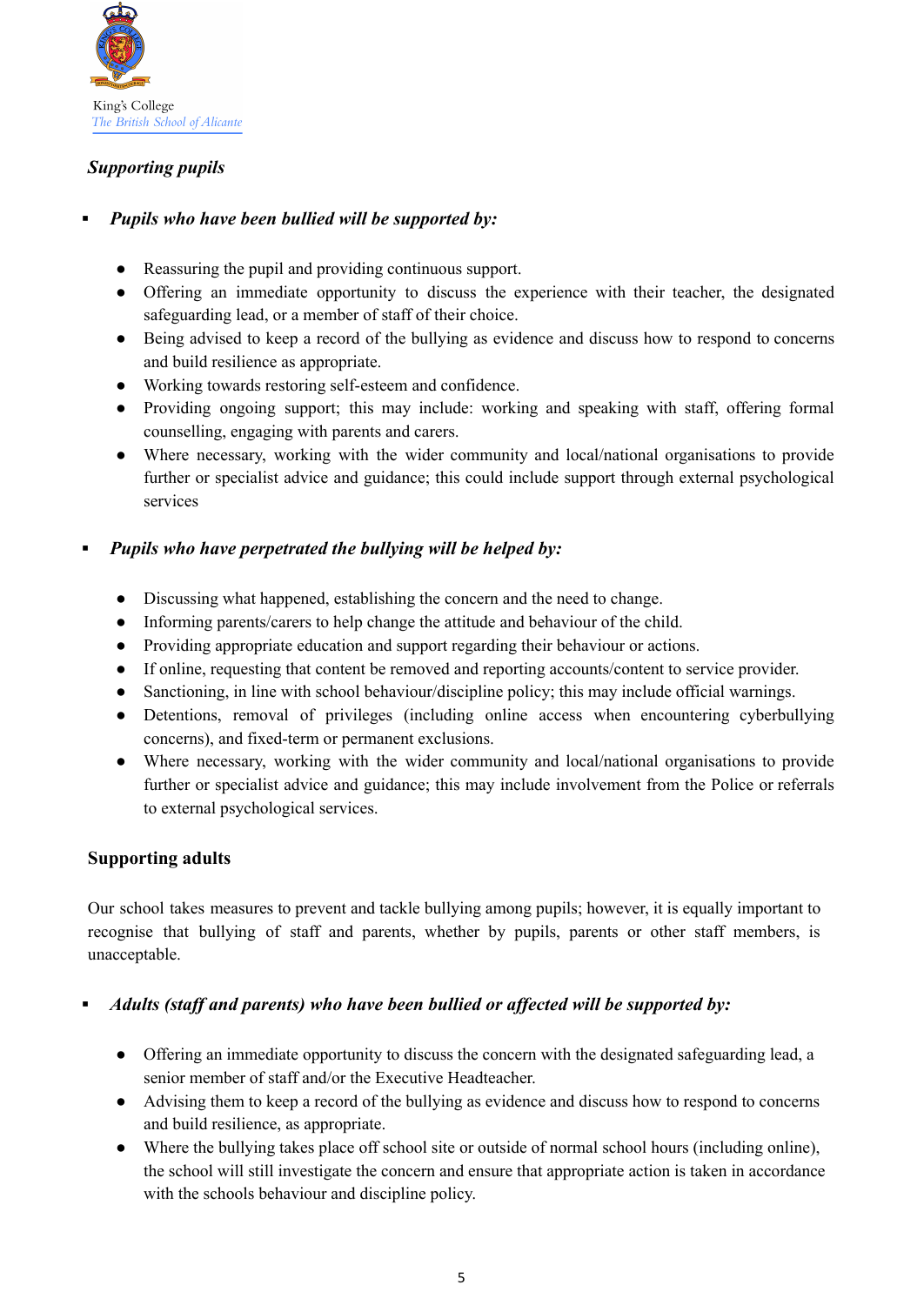

- Reporting offensive or upsetting content and/or accounts to the service provider, where the bullying has occurred online.
- Reassuring and offering appropriate support.
- Working with the wider community and local/national organisations to provide further or specialist advice and guidance.

#### **▪** *Adults (staff and parents) who have perpetrated the bullying will be helped by:*

- Discussing what happened with a senior member of staff and/or the Executive Headteacher to establish the concern.
- Establishing whether a legitimate grievance or concern has been raised and signposting to the school's official complaints procedures.
- If online, requesting that content be removed.
- Instigating disciplinary, civil or legal action as appropriate or required.

#### **Preventing bullying**

#### *Environment*

The whole school community will:

- Create and support an inclusive environment which promotes a culture of mutual respect, consideration and care for others, which will be upheld by all.
- Recognise that bullying can be perpetrated or experienced by any member of the community, including adults and children (peer on peer abuse).
- Openly discuss differences between people that could motivate bullying, such as: religion, ethnicity, disability, gender, sexuality or appearance related difference. Also children with different family situations, such as looked after children or those with caring responsibilities.
- Challenge practice and language which does not uphold the values of tolerance, non-discrimination and respect towards others.
- Be encouraged to use technology, especially mobile phones and social media positively and responsibly.
- Work with staff, the wider community and outside agencies to prevent and tackle concerns including all forms of prejudice-driven bullying.
- Actively create "safe spaces" for vulnerable children and young people.
- Celebrate success and achievements to promote and build a positive school ethos.

## *Policy and Support*

The whole school community will:

● Provide a range of approaches for pupils, staff and parents/carers to access support and report concerns.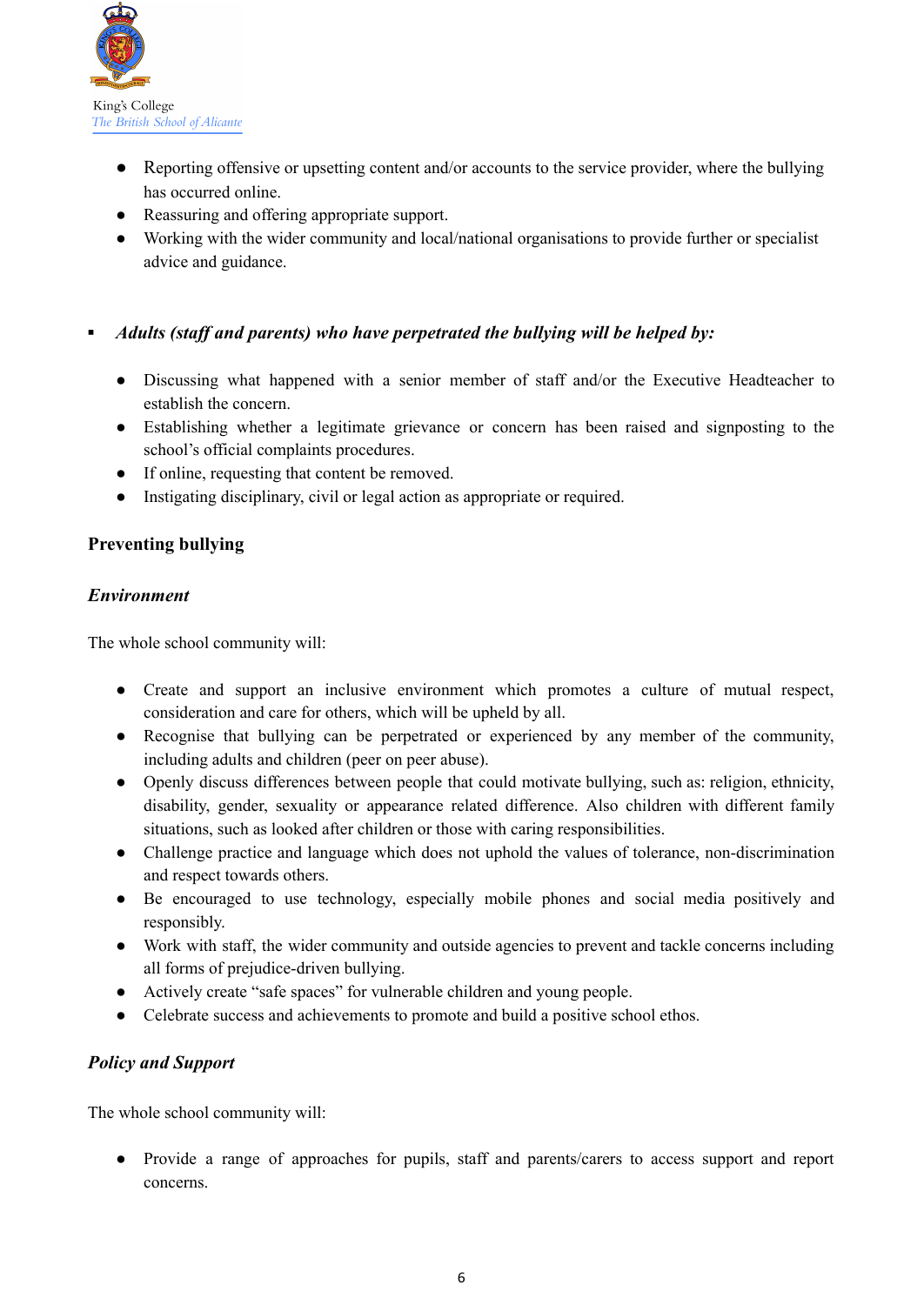

- Regularly update and evaluate our practice to take into account the developments of technology and provide up-to-date advice and education to all members of the community regarding positive online behaviour.
- Take appropriate, proportionate and reasonable action, in line with existing school policies, for any bullying brought to the schools attention, which involves or effects pupils, even when they are not on school premises; for example, when using school transport or online, etc.
- Implement appropriate disciplinary sanctions; the consequences of bullying will reflect the seriousness of the incident, so that others see that bullying is unacceptable.
- Use a variety of techniques to resolve the issues between those who bully, and those who have been bullied.

# *Education and Training*

The school community will:

- Train all staff, including: teaching staff, support staff (e.g. administration staff, lunchtime support staff and site support staff) and pastoral staff, to identify all forms of bullying and take appropriate action, following the school's policy and procedures (including recording and reporting incidents).
- Consider a range of opportunities and approaches for addressing bullying throughout the curriculum and other activities, such as: through displays, assemblies, peer support, the school/student council, etc.
- Provide systematic opportunities to develop pupils' social and emotional skills, including building their resilience and self-esteem.

## **Involvement of pupils**

We will:

- Involve pupils in policy writing and decision making, to ensure that they understand the school's approach and are clear about the part they have to play to prevent bullying.
- Regularly canvas children and young people's views on the extent and nature of bullying. o Ensure that all pupils know how to express worries and anxieties about bullying.
- Ensure that all pupils are aware of the range of sanctions which may be applied against those engaging in bullying.
- Involve pupils in anti-bullying campaigns in schools and embedded messages in the wider school curriculum.
- Publicise the details of internal support, as well as external helplines and websites.
- Offer support to pupils who have been bullied and to those who are bullying in order to address the problems they have.

## **Involvement and liaison with parents and carers**

We will: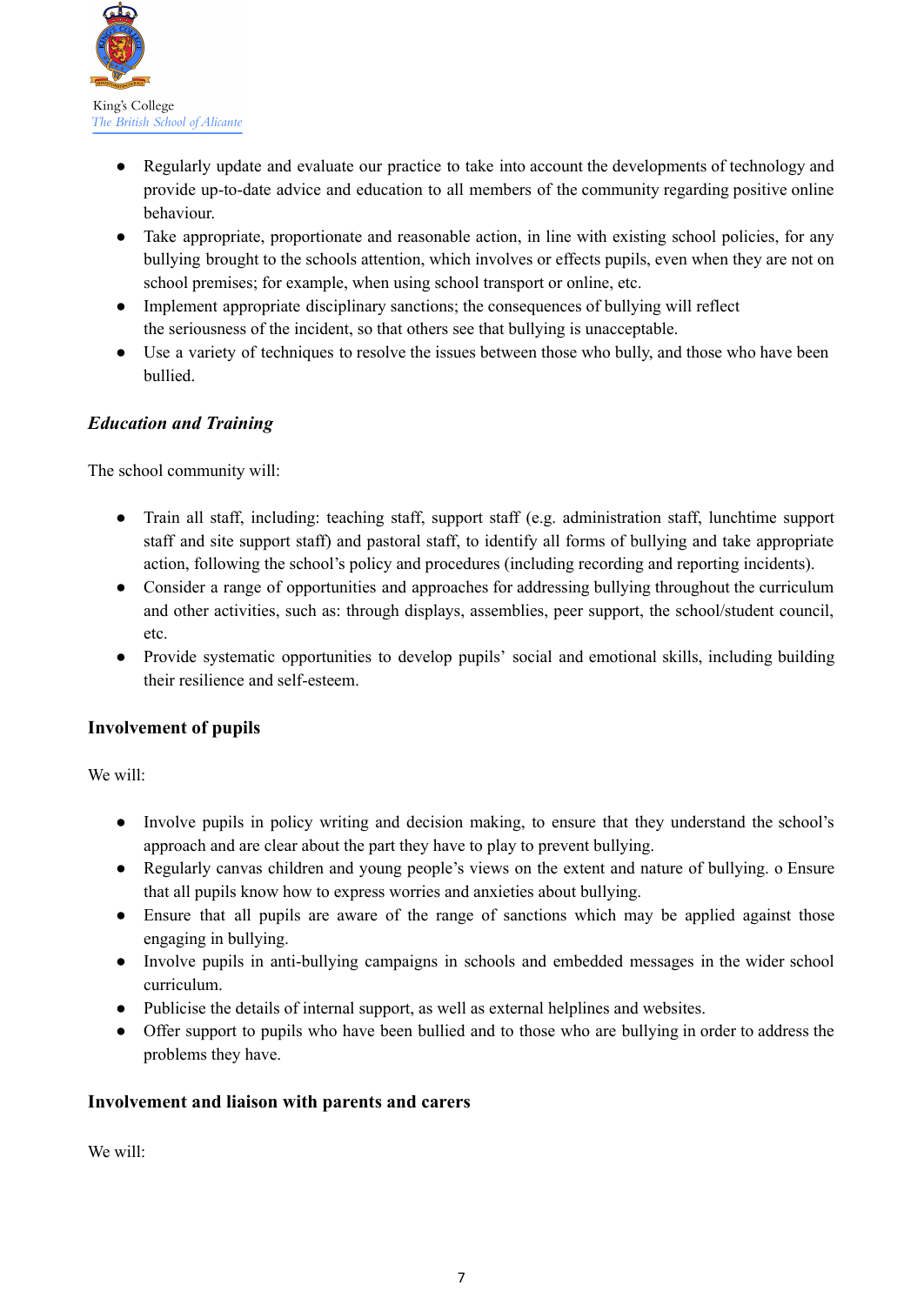

- Take steps to involve parents and carers in develop policies and procedures, to ensure they are aware that the school does not tolerate any form of bullying.
- Make sure that key information about bullying (including policies and named points of contact) is available to parents/carers in a variety of formats.
- Ensure all parents/carers know who to contact if they are worried about bullying and where to access independent advice.
- Work with all parents/carers and the local community to address issues beyond the school gates that give rise to bullying.
- Ensure that parents work with the school to role model positive behaviour for pupils, both on and offline.
- Ensure all parents/carers know about our complaints procedure and how to use it effectively, to raise concerns in an appropriate manner.

## **Monitoring and review: putting policy into practice**

- The school will ensure that they regularly monitor and evaluate mechanisms to ensure that the policy is being consistently applied.
- Any issues identified will be incorporated into the school's action planning.
- The Headteacher will be informed of bullying concerns, as appropriate.
- The CEO will report on a regular basis to the governing body on incidents of bullying, including outcomes.

#### **Useful links and supporting organisations**

- Anti-Bullying Alliance: [www.anti-bullyingalliance.org.uk](http://www.anti-bullyingalliance.org.uk/)
- Childline: [www.childline.org.uk](http://www.childline.org.uk/)
- Family Lives: [www.familylives.org.uk](http://www.familylives.org.uk/)
- Kidscape: [www.kidscape.org.uk](http://www.kidscape.org.uk/)
- MindEd: [www.minded.org.uk](http://www.minded.org.uk/)
- NSPCC: [www.nspcc.org.uk](http://www.nspcc.org.uk/)
- The BIG Award: [www.bullyinginterventiongroup.co.uk/index.php](https://www.bullyinginterventiongroup.co.uk/index.php)
- PSHE Association: [www.pshe-association.org.uk](http://www.pshe-association.org.uk/)
- Restorative Justice Council: [www.restorativejustice.org.uk](http://www.restorativejustice.org.uk/)
- The Diana Award: [www.diana-award.org.uk](http://www.diana-award.org.uk/)
- Victim Support: [www.victimsupport.org.uk](http://www.victimsupport.org.uk/)
- Young Minds: [www.youngminds.org.uk](http://www.youngminds.org.uk/)
- Young Carers: [www.youngcarers.net](http://www.youngcarers.net/)
- The Restorative Justice Council: [www.restorativejustice.org.uk/restorative-practice-schools](http://www.restorativejustice.org.uk/restorative-practice-schools)

#### **SEND**

- Changing Faces: [www.changingfaces.org.uk](http://www.changingfaces.org.uk/)
- Mencap: [www.mencap.org.uk](http://www.mencap.org.uk/)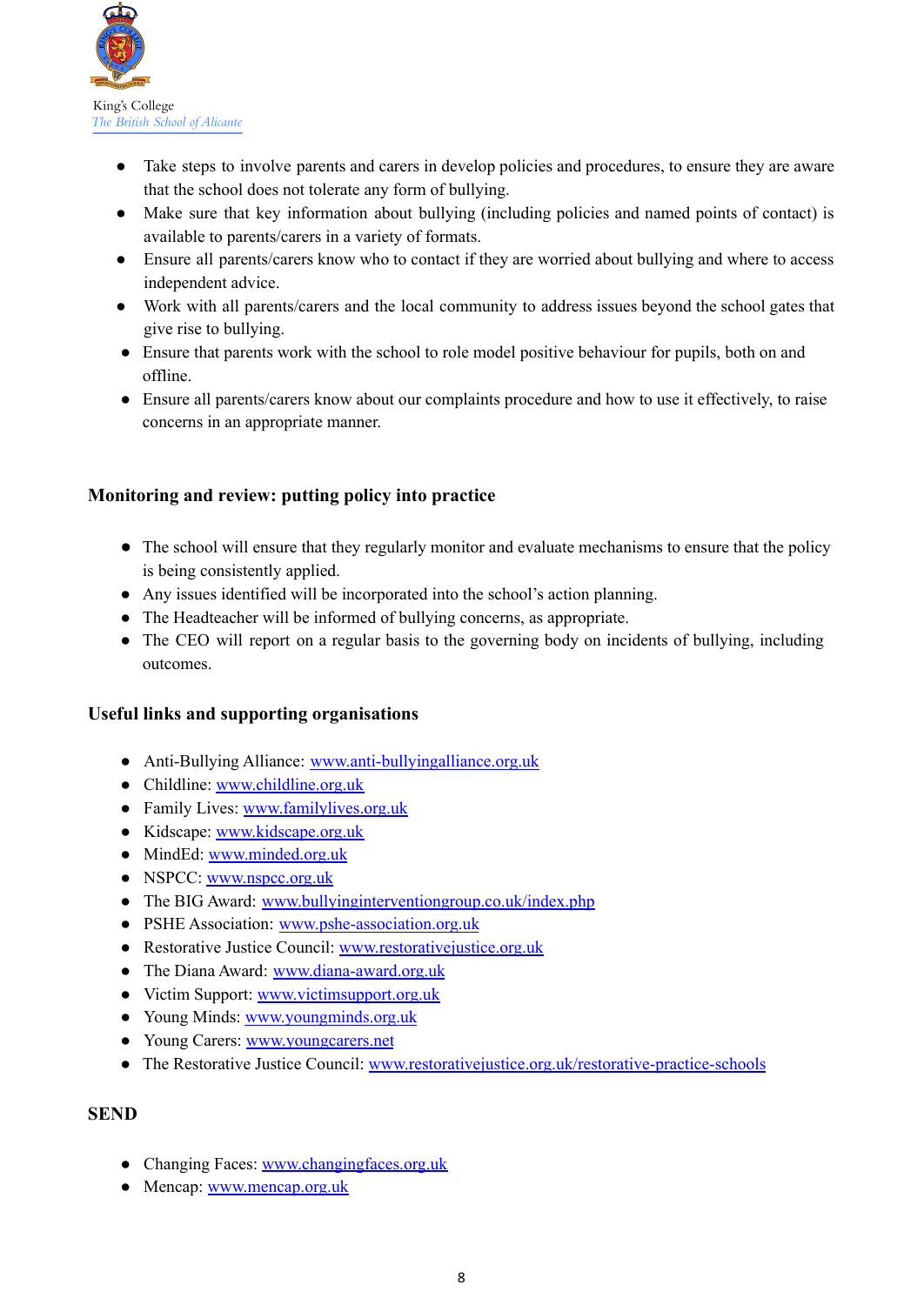

- Anti-Bullying Alliance Cyberbullying and children and young people with SEN and disabilities: [www.cafamily.org.uk/media/750755/cyberbullying\\_and\\_send\\_-\\_module\\_final.pdf](http://www.cafamily.org.uk/media/750755/cyberbullying_and_send_-_module_final.pdf)
- DfE: SEND code of practice: [www.gov.uk/government/publications/send-code-of-practice-0-to-25](https://www.gov.uk/government/publications/send-code-of-practice-0-to-25)

# **Cyberbullying**

- Childnet International: [www.childnet.com](http://www.childnet.com/)
- Digizen: [www.digizen.org](http://www.digizen.org/)
- Internet Watch Foundation: [www.iwf.org.uk](http://www.iwf.org.uk/)
- Think U Know: [www.thinkuknow.co.uk](http://www.thinkuknow.co.uk/)
- UK Safer Internet Centre: [www.saferinternet.org.uk](http://www.saferinternet.org.uk/)
- The UK Council for Child Internet Safety (UKCCIS) [www.gov.uk/government/groups/uk-council-for-child-internet-safety-ukccis](http://www.gov.uk/government/groups/uk-council-for-child-internet-safety-ukccis)

#### **Race, religion and nationality**

- Anne Frank Trust: [www.annefrank.org.uk](http://www.annefrank.org.uk/)
- Kick it Out: [www.kickitout.org](http://www.kickitout.org/)
- Report it: [www.report-it.org.uk](http://www.report-it.org.uk/)
- Stop Hate: [www.stophateuk.org](http://www.stophateuk.org/)
- Tell Mama:[www.tellmamauk.org](http://www.tellmamauk.org/)
- Educate against Hate: [www.educateagainsthate.com/](http://www.educateagainsthate.com/)
- Show Racism the Red Card: [www.srtrc.org/educational](http://www.srtrc.org/educational)

## **LGBT**

- Barnardos LGBT Hub: [www.barnardos.org.uk/what\\_we\\_do/our\\_work/lgbtq.htm](http://www.barnardos.org.uk/what_we_do/our_work/lgbtq.htm)
- Metro Charity: [www.metrocentreonline.org](http://www.metrocentreonline.org/)
- EACH: [www.eachaction.org.uk](http://www.eachaction.org.uk/)
- Proud Trust: [www.theproudtrust.org](http://www.theproudtrust.org/)
- Schools Out: [www.schools-out.org.uk](http://www.schools-out.org.uk/)
- Stonewall: [www.stonewall.org.uk](http://www.stonewall.org.uk/)

#### **Sexual harrassment and sexual bullying**

- Ending Violence Against Women and Girls (EVAW) [www.endviolenceagainstwomen.org.uk](http://www.endviolenceagainstwomen.org.uk/)
- A Guide for Schools: [www.endviolenceagainstwomen.org.uk/data/files/resources/71/EVAW-Coalition-Schools-Guide.pdf](http://www.endviolenceagainstwomen.org.uk/data/files/resources/71/EVAW-Coalition-Schools-Guide.pdf)
- Disrespect No Body: [www.gov.uk/government/publications/disrespect-nobody-campaign-posters](http://www.gov.uk/government/publications/disrespect-nobody-campaign-posters)
- Anti-bullying Alliance: advice for school staff and professionals about developing effective anti-bullying practice in relation to sexual bullying: [www.anti-bullyingalliance.org.uk/tools-information/all-about-bullying/sexual-and-gender-relate](https://www.anti-bullyingalliance.org.uk/tools-information/all-about-bullying/sexual-and-gender-related) [d](https://www.anti-bullyingalliance.org.uk/tools-information/all-about-bullying/sexual-and-gender-related)

**Note:** Additional links can be found in 'Preventing and Tackling Bullying' (July 2017)